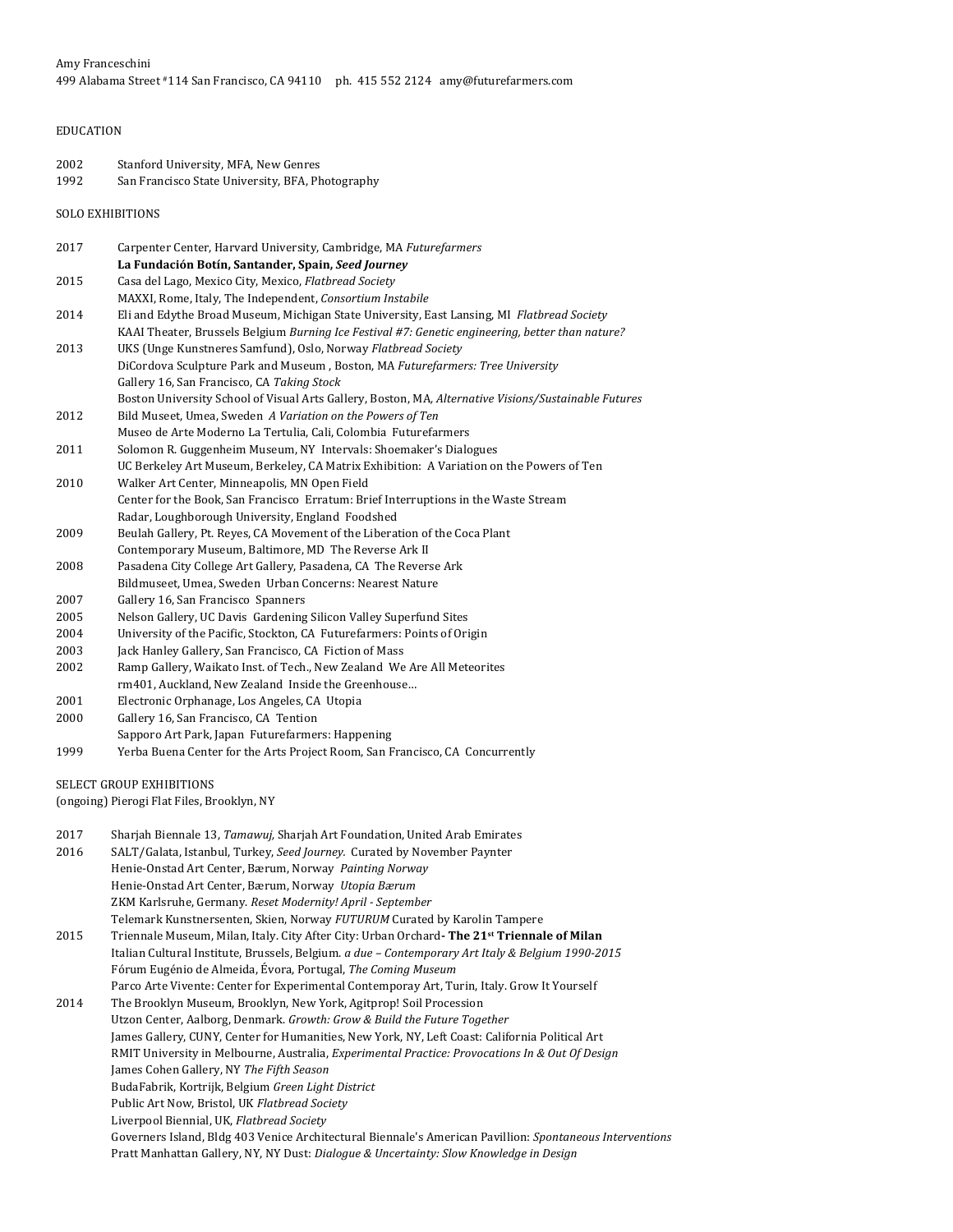Domaine de Chamarande, Chamarande, France VIVRE(S) SITE: Santa Fe, Santa Fe, NM SITElines: New Perspectives on Art of the Americas Berkeley Art Museum, Berkeley, CA THE POSSIBLE SFMOMA/Oakland Museum of California Joint Exhibition, Oakland, CA Fertile Ground: Victory Gardens DiCordova Museum , Boston, MA *Walden* 20th World Congress of Soil Science, Jeju Korea. Soil Kitchen Marin Museum of Contemporary Art, *Community, Creativity, Collaboration: San Francisco Center for the Book* 2013 X Architecture Biennale, São Paulo *Victory Gardens* Museum of Nowhere, Antonito, CO Welcome to Nowhere Chicago Cultural Center, Venice Architectural Biennale's American Pavillion: *Spontaneous Interventions* San Jose Museum of Art, San Jose, CA Around the Table : Flatbread Society 2012 Venice Architectural Biennale: American Pavillion: Spontaneous Interventions San Francisco Museum of Modern Art, San Francisco. Six Lines of Flight New York Hall of Science, New York *ReGeneration* Kunstraum Kreuzberg/ Bethanien, Berlin, Germany *Hungry City* Parsons The New School for Design, New York Art, Environment, Action Berkeley Art Museum, *Kadist: Off Site In Protest* San Francisco Museum of Modern Art: Education + Public Programs, Open Studio Assignment San Francisco Museum of Craft and Folk, *Only Birds Sing the Music of Heaven in this World* The Contemporary Arts Center Cincinnati, Green Acres: Artists Farming Fields, Greenhouses and Abandoned Lots Walker Art Center, Open Field with ROLU, One Meter 2011 San Francisco Museum of Modern Art, San Francisco. Fifty years of the SECA Award. Galleri Rotor, Valand School of Fine Art, Goteborg, Sweden International Artist's Thought Bank AAO, Athens, Greece. Ethics / Aesthetics NY MOMA, New York, Talk to Me Wallspace Gallery, N.Y. Picks by Marthe Friedman Grimmuseum, Berlin, Germany Unfolding: Processes/Space/Time San Francisco Planning + Urban Research Association, *Reclaim Market Street* Mason Hall Gallery, George Mason University, Virginia Ecocultures Baltimore Clayworks, Baltimore, Maryland *Ceramic Sutra* 2010 Berlin University of Technology, The Art of Urban Ecology Orange County Museum, New Art for a New Century, Newport Beach, CA Museum of Contemporary Art, Sydney, Australia In the Balance North Concourse, San Jose International Airport, San Jose, CA Small Wonders San Francisco Presidio + For-Site Foundation, Presidio Habitats Zero One San Jose Biennale, San Jose, CA Build Your Own World Museum of California Art, Pasadena, CA California Design Biennial 2009 Cooper Union Gallery, NY, NY Free as Air and Water Graham Foundation, Chicago, IL Actions: What You Can Do with the City Shenzhen & Hong Kong, Shenzhen, China Bi-city Biennale of Urbanism + Architecture: City Mobilization Madison Museum of Contemporary Art, Madison WI Return to Function Canadian Center for Architecture, Montreal Actions: What we can do with the City Center for Contemporary Culture Stozzina, Florence, Italy Green Platform: Art, Ecology + Sustainability George Mason University Gallery, Washington D.C. AgiArt: Companion Planting for Social + Bio Systems Sala Parpalló, Valencia, Spain Ecomedia The Free Exhibition Hall, Copenhagen, Denmark Deep Green Cordoaria Nacional, Lisbon, Portugal Lisbon Biennial of Art + Science: INSIDE [art + science] DeVos Art Museum, Northern University of Michigan, Michigan Beyond Green 2008 New York Museum of Modern Art, NY, NY Design and the Elastic Mind Canadian Centre for Architecture, Montreal, Canada Actions American University Katzen Arts Center, Washington, D.C. Close Encounters Articule, Montréal, Canada Black Market Type & Print Shop Exit Art, New York, NY E.P.A. (Environmental Performance Actions) Richard E. Peeler Art Center, DePauw University, Greencastle, IN The We are Here Map Archive Colgate University, Clifford Gallery, Colgate, NY Nature Version 2.0 Plug-in, Basel, Switzerland Ecomedia: Ecological strategies in today's art Southern Exposure, San Francisco, CA Vapor Yerba Buena Center for the Arts, San Francisco, CA The Gatherers San Jose Museum of Art, San Jose, California 01SJ Biennial: Superlight 2007 Edith Russ Site for Media Art, Oldenberg, Germany Eco Media San Francisco Museum of Modern Art, San Francisco, CA SECA Award Show Foxy Productions, NY, NY Networked Nature Boulder Museum of Contemporary Art, Boulder, Colorado Weather Report Watershed Media Center, Bristol, England Offload: Systems for Survival 2006 Center Pompidou, Paris Les Yeux Ouverts Museum of Science + Industry, Chicago, Illinois Modern Leonardo's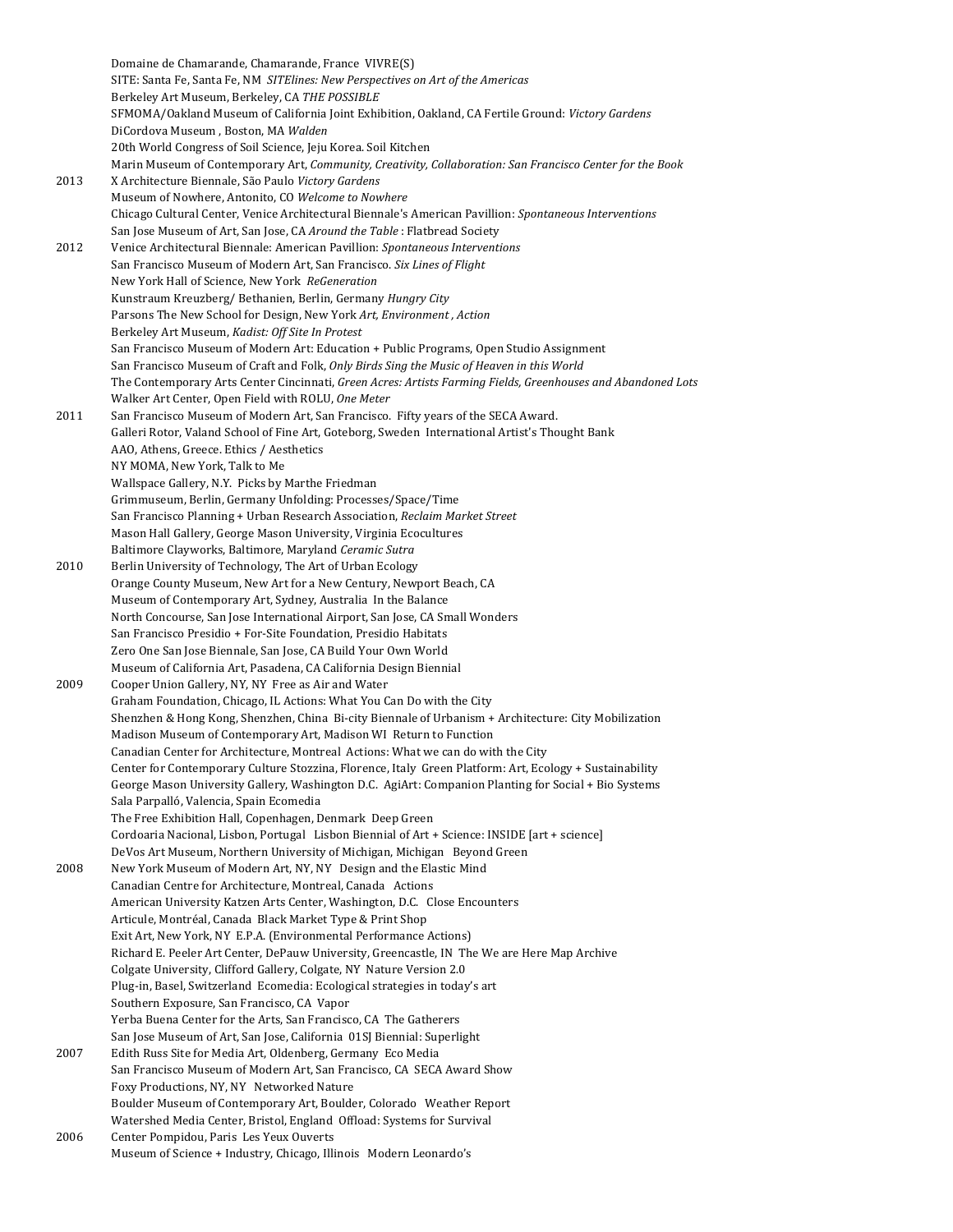Contemporary Arts Center, Cincinnati, Ohio Beyond Green: Towards a Sustainable Art Magasin d'en Face, Grenoble, France A Step Aside ISEA 2006, San Jose, CA Free Soil Bus Tour CCA Wattis Institute, San Francisco, CA Artadia Award Show 2005 ZKM, Karlsruhe, Germany Dingpolitik: Atmospheres of Democracy NY MOMA, New York, NY Safe: Design Takes on Risk Rooseum, Malmo, Sweden Dumb Economy, Funny Democracy, Impossible Projects Museum of Art and Design, NY, NY Beyond Green: Towards a Sustainable Art Pond, San Francisco, CA Shop Dropping Smart Museum, Chicago, IL Beyond Green: Towards a Sustainable Art 2004 Pond, San Francisco, CA This Way Please RIXC Centre for New Media Riga, Latvia Art + Communication Festival Orange County Museum, Santa Ana, CA California Biennial Yerba Buena Center for the Arts, San Francisco, CA Bang the Machine 2003 Cooper Hewitt-National Design Museum, NY, NY Nat'l Design Triennial v2: Dutch Electronic Art Festival, Rotterdam Media Knitting Eyebeam, New York, NY Artbots Luggage Store Gallery, San Francisco, CA NO WAR New Image Art, Los Angeles, CA NOW IS OVER Adobe Bookstore, San Francisco, CA No War Show 2002 Casco Projects, Utrecht Neen Show Mattredor Film and New Media Exhibition, Rotterdam, Holland Palimpest Museo Fortuny, Venice, Italy Vasi Communicati Luggage Store Gallery, San Francisco, CA Fly Away Whitney Museum of Art, New York, NY Whitney Biennale 2001 California College of Arts + Crafts, Oakland, CA Utopia Now Deitch Projects, New York, NY Tirana Biennale: Interactive Art National Gallery of Arts, Tirana, Albania Tirana Biennale 2000 Yerba Buena Center for the Arts, San Francisco, CA Perogi 2000 Flat Files World Wide Video Festival, Amsterdam, NL Interactive Media Exposition Transmediale New Media Art Festival, Berlin Interactive Media Award Show

- Osnabruck Media Art Festival, Osnabruck, Germany Interactive Media Award Show
- 1999 Yerba Buena Center for the Arts, San Francisco, CA Bay Area Now II Gen Art: New Fangle, San Francisco, CA SF Emerging New Media Artists 1998 Limn Gallery, San Francisco, CA Dig It: Digital Art in Technological Times
- Cooper-Hewitt Nat'l Design Museum, New York, NY Mixing Messages
- 1978 Mid-state Bank, Arroyo Grande, CA 2nd Grade Science Project Winners Exhibit

## CURATED PUBLIC PROGRAMMING

- 2014 Eli and Edythe Broad Museum, Michigan State University, East Lansing, MI Open Outcry
- 2011 San Francisco Museum of Modern Art. Infinite City: Poison Palate Panel discussion

### FELLOWSHIPS

| 2011-12 | Visiting Scholar, UC Berkeley Center for New Media                      |
|---------|-------------------------------------------------------------------------|
| 2016    | Interdisciplinary Research Fellowship, University of Wisconsin, Madison |

### PERFORMANCES

- 2014 San Francisco Museum of Modern Art, Visual Activism Symposium, Rossom's Universal Robot's
- 2013 Columbia University Anthropology Department, Sun Theater w/ Michael Taussig

### PERMANENT PUBLIC ART

- 2012- 18 2015 Bakehouse Bjørvika. Permanent Public Artwork: Commissioned by *Situations*, Bristol for Oslo, Norway
- Pollinaria, Abruzzo, Italy, *Consortium Instabile Treehouse*, Supported by the European Cultural Foundation
- 2009 Headlands Center for the Arts, Sausalito, CA Victory Garden No. 4: Kitchen Garden

# TEMPORARY PUBLIC ART

- 2017 V-A-C Foundation/Kadist Foundation, Moscow, *Grounded*
- 2015 Cagliari, Italian Capital of Culture, Flatbread Society Bread Oven and Procession
- Utopiania, Geneva, Switzerland Flatbread Society Seed Journey
- 2014 Pollinaria Rural Radio, Abruzzo, Italy. Green Art Lab Alliance supported by the Culture Programme of the European Union Philadelphia's Office of Arts, Culture and the Creative Economy Temporary Public Art, Soil Kitchen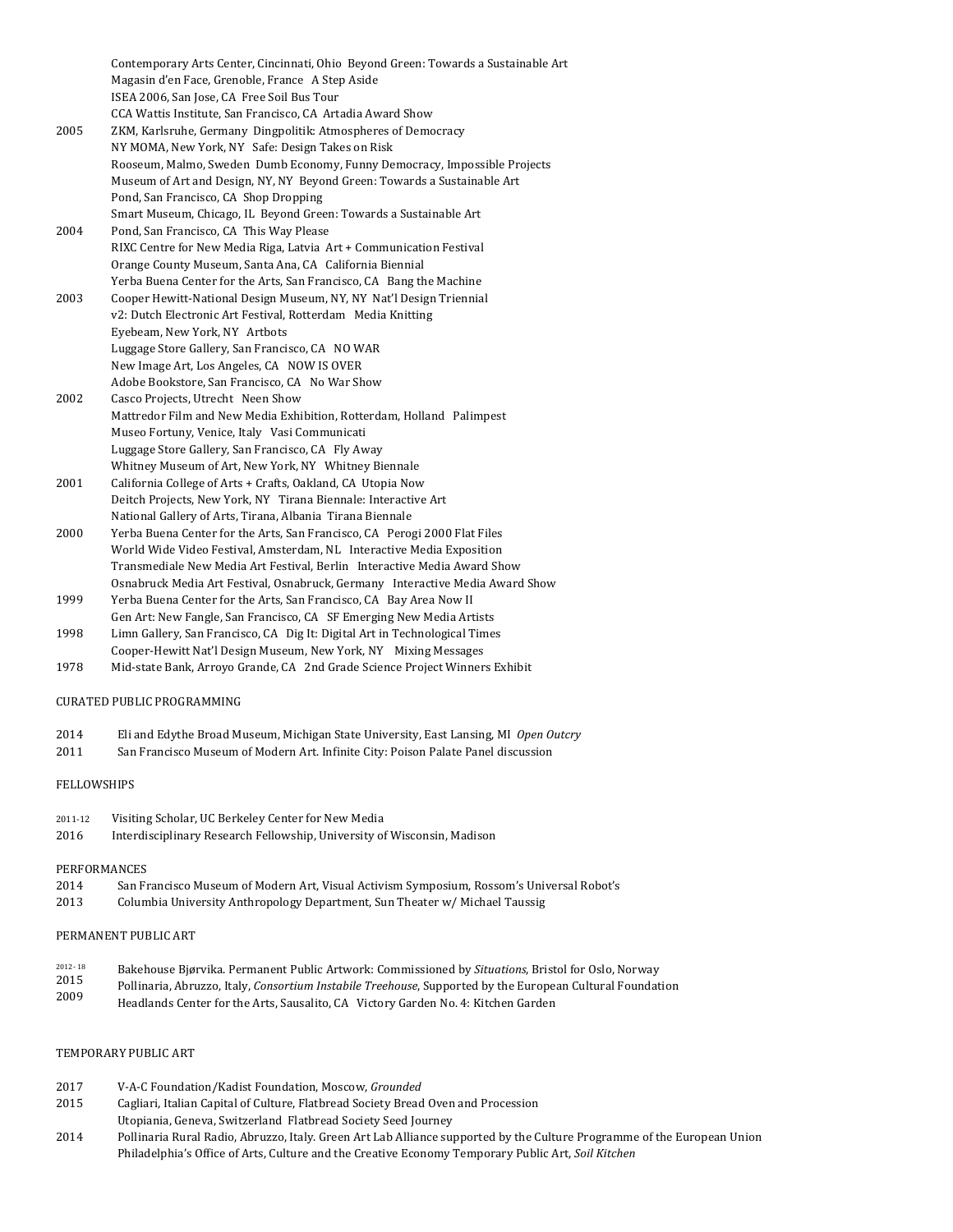- 2010 For-Site Foundation + San Francisco Presidio, San Francisco, CA Presidio Habitats
- Pollinaria, Abruzzo, Italy This is Not a Trojan Horse
- 2008 Zero One Festival, San Jose, CA Free Soil Bus Tour
- 2006 The Urban Forest Project, NY Times Square Arts: Graphic Banners traveling cities of the world.
- 1999 Yerba Buena Center for the Arts, San Francisco, CA Concurrently: Social Space + Live News Wall

# AWARDS/GRANTS

| 2015 | Artes Mundi 7, Finalist                                                                 |
|------|-----------------------------------------------------------------------------------------|
|      | Seed Fund, San Francisco, Seed Journey                                                  |
| 2014 | Headlands Center for the Arts Fellowship, Sausalito, CA                                 |
| 2013 | Center for Cultural Innovation, Artistic Innovation                                     |
| 2012 | Green Art Lab Alliance, the Culture Program of the European Union                       |
|      | Creative Work Fund with San Francisco Museum of Modern Art                              |
|      | California College of the Arts Faculty Research Funds                                   |
|      | <b>Compton Foundation Family Grant</b>                                                  |
| 2011 | Seed Fund, San Francisco Farming 2050                                                   |
|      | Graham Foundation for Advanced Studies in the Arts, A Variation on the Powers of Ten    |
| 2010 | Center for Cultural Innovation, Artistic Innovation                                     |
|      | John Simon Guggenheim Fellowship Award, Fine Arts, New York                             |
|      | Nevada Museum's Artists   Writers   Environments Grant                                  |
|      | University of San Francisco Faculty Research Funds                                      |
| 2009 | Creative Capital Foundation, Emerging Fields                                            |
|      | Compton Foundation Family Grant                                                         |
|      | Tin Man Foundation Grant                                                                |
|      | University of San Francisco Faculty Research Funds                                      |
| 2008 | Art Matters, NY                                                                         |
|      | San Francisco Department for the Environment Victory Garden Grant                       |
|      | Seed Fund, San Francisco                                                                |
|      | Graham Foundation for Advanced Studies in the Arts, Victory Gardens                     |
| 2007 | Center for Cultural Innovation: Investing in Artists Grant : Artistic Equipment + Tools |
| 2006 | SFMOMA SECA                                                                             |
| 2005 | Artadia Award: The Fund for Art and Dialog                                              |
| 2004 | Eureka Fellowship Recipient, Fleishhacker Foundation                                    |
| 2001 | DNA Award. Die Kulturinitiative von Videor Art Foundation. Rödermark, Germany           |
|      | Ars Electronica Golden Nica Award, Collaborator on They Rule                            |
| 2000 | World Wide Video Festival, New Media Award. Amsterdam, Holland                          |
|      | Transmediale New Media Award. Berlin, Germany                                           |
| 1998 | Webby Award for Art and Design, Atlas Magazine                                          |
| 1997 | Webby Award for Art and Design, Atlas Magazine                                          |

### COLLECTIONS

| 2014 | Purchase College Library's Collective Action Archive, New York, Soul Sermon + MLCP           |
|------|----------------------------------------------------------------------------------------------|
|      | Eric McDougall Private Collection A Variation on Powers of Ten                               |
| 2013 | Kadist Foundation, A Variation on Powers of Ten, Erratum                                     |
|      | University of California, Berkeley Environmental Design Library Special Collections: Erratum |
|      | Stanford University Art + Architecture Special Collections Library: Erratum                  |
| 2011 | San Francisco Museum Of Modern Art Victory Gardens sculpture and ephemera                    |
|      | Walker Art Center, A People without a Voice Cannot Voice Cannot be Heard Sculpture           |
|      | Nevada Museum of Art: Center for Art and Environment Reno, Nevada This is Not a Trojan Horse |
| 2008 | Pasadena City College Library, Pasadena, CA The Reverse Ark (Video + Sculpture)              |
| 2004 | Orange County Museum of Art, Newport Beach, CA The Great Park                                |
| 2001 | San Francisco Museum Of Modern Art, Design + Architecture Collection                         |

1997 San Francisco Museum Of Modern Art, Atlas Online Magazine

# BOARD PARTICIPATION

| research.art.dialogue. Cannonball. Miami Florida. Advisory Board    |
|---------------------------------------------------------------------|
|                                                                     |
| Yerba Buena Center for the Arts, Board Member + Marketing Committee |
| Southern Exposure Curatorial Board                                  |
|                                                                     |

### BIBLIOGRAPHY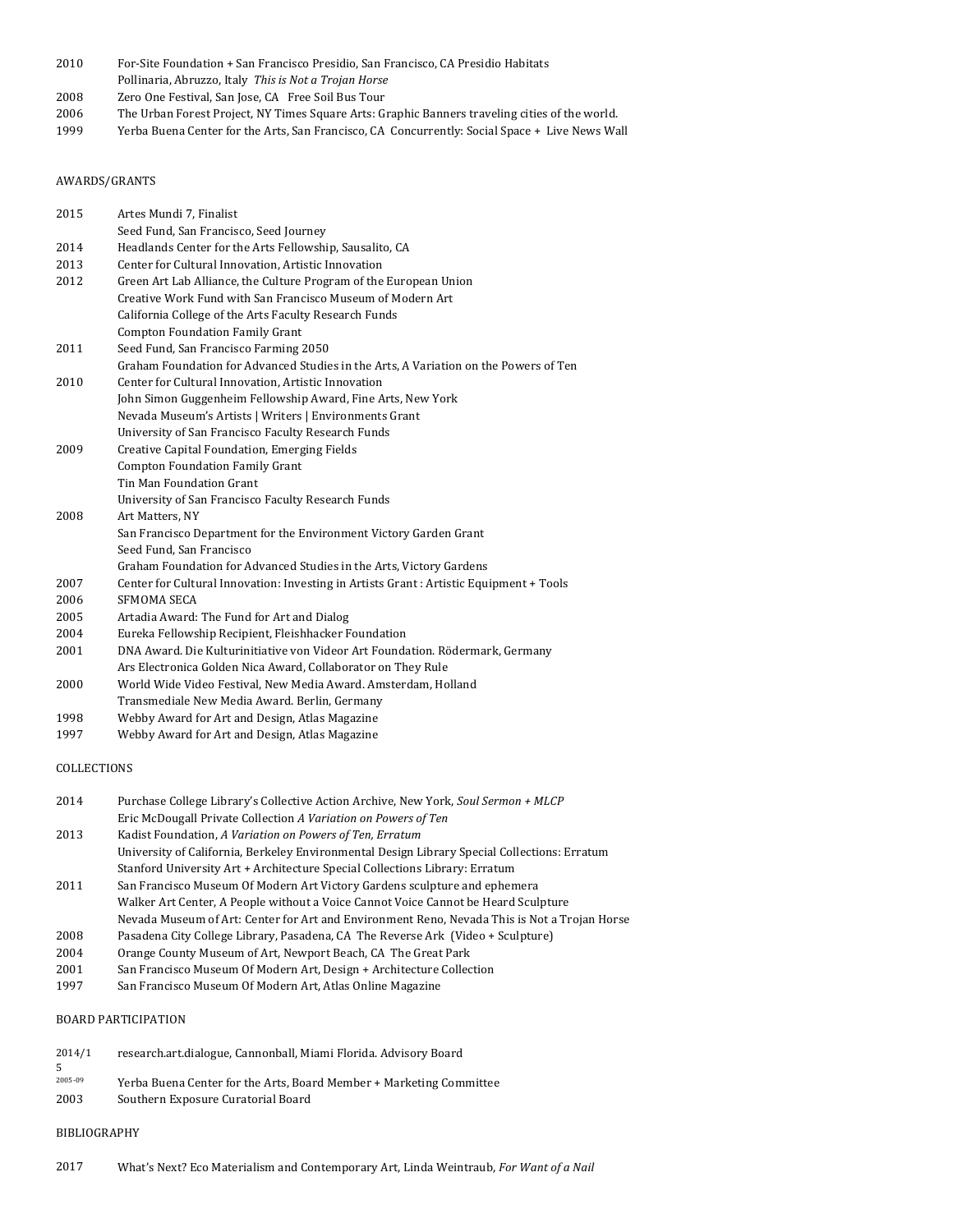2016 2015 2014 BBC Wales: Artes Mundi: Artists Inspired by Migration & Future Cities. 10.26. The Guardian: Artes Mundi Review. Art & Design Section 10.24 by Adrian Searle Independent: Artes Mundi 7 Review by Karen Wright. 25 October 2016 Reset Modernity! Edited by Bruno Latour, MIT Press - A Variation on Powers of Ten DAMN°58 magazine / Futurefarmers: Sowing the Seeds of Culture, by Nadine Botha Media Art + the Urban Environment. Springer-Verlag. Toward an Ecological Urbanism: Public Engagement in Contemporary Art Practice by Maria Michails. Manmade - Contemporary Art About The Relationship Between Mankind & Earth. Hannibal Publishing by Tim Joye & Benoit Strubbe Pg. 216-17 Alfabeta, Italy. Publication: August 18, 2015 Grow it Yourself by Marco Scotini Tate Etc. Art & Food, Oslo Flatbread Society by Fanny Singer Out of Time. Out of Place: Public Art (Now) edited by Claire Doherty and published by Art / Books Huffington Post: Arts + Culture: Art Collective Puts Nuclear History In Perspective by Katherine Brooks. 07/14/2014 Canadian Art Magazine, Review of Site Santa Fe's: Biennial of the America's by Sarah Milroy. Winter 2014 Undermining: A Wild Ride Through Land Use... Lucy Lippard, The New Press, NY pg. 184. Artforum, Gallery 16 Review of Futurefarmers: Taking Stock. Feb. 1, 2014 by Frances Richard. Art News: Flatbread Inspires Exhibition, Symposia in Grain Belt, Damaris Colhoun 09/03/14 Art and Ecology Now, Andrew Brown, Thames and Hudson. Chapter 5, 'Re/Create'. Soil Science of America. Alexandra Toland, Soil Kitchen. Applied Research Practices in Architecture, Columbia University Graduate School of Architecture, Test Subjects: Futurefarmers Lunchbox Laboratory by Janette Kim. Flanders Today. *Burning Ice festival puts Food Centre Stage* by Jacqueline Fletcher. April 21, 2014 Étapes: Design + Visual Culture, Magazine. Paris, France. Futurefarmers by Sophie Demay. Better Less: The Need for Social Design. Lecturis, Netherlands. Edited by Anne van der Zwaag. Chapter 2: Food, by Lidewij Edelkoort. 2013 Artforum: Reviews: Six Lines of Flight: Shifting Geographies in Contemporary Art by Elizabeth Mangini 01/2013 NY Times, Arts + Leisure: Outside the Citadel: Art That Nurtures by Randy Kennedy March 24 pg. 17 Aftenposten: Bjørvika får egen drop-in-pizzaovn by Kjersti Flugstad Eriksen. May 13 pg. 3 The Goldminer Project by Sarah Trigg. Princeton Architectural Press Green Acres: Artists Farming Fields, Greenhouses and Abandoned Lots, Sue Spaid pgs. 68,116,155, 227, 236 2012 New York Times, Art Museums Giving It the Old College Try, March 14, 2012 Keith Schneider Six Lines of Flight: Shifting Geographies in Contemporary Art by Apsara DiQuinzio. University of California Press 2<sup>nd</sup> Ural Industrial Biennial of Contemporary Art, Georigiy Nikich on the Practice of Art Residencies, pg. 188-189 Public Open Field. Walker Art Center, Futurefarmers, pg 145-167, 265 Public Art Review. Food Hazards by Nicole Caruth Issue 46 Ecocolo, Tokyo, Japan Nov. No 64: Harvest: Futurefarmers Feature pg. 50-53 C Magazine, Review of Musuem of Folk + Craft Exhibition: Soil Kitchen pg. 52 by Jacqueline Bell. ArtDaily.net, Broad Art Museum as MSU launches the Land Grant Residency 4/23/2012 To Life!: Eco Art in Pursuit of a Sustainable Planet by Linda Weintraub. University of California Press pgs.171-176 Cause + Effect: Visualizing Sustainability. Gestalten, Germany pg. 200-201 Lansing State Journal, Broad Museum 'Occupies' Barnes + Noble, by Matthew Miller 4/21/2012 Online Athens, University of Georgia Daily News, Interdisciplinary Artist Visits Athens, by Mark Callahan 02/21/12 The Daily Californian, Garden State: Merging Environmental Activism and Art, by Anna Carey 02/12/12 Architectural Inventions, Laurence King Publishers Women in Graphic Design 1890-2012, Julia Meer/University of Wuppertal, Germany pgs. 445, 572 2011 Art in America, News, Simon Says: Futurefarmers Think Outside the Box, by Leigh Anne Miller 05/03/11 Sculpture Magazine, Itinerary, pg. 16 Guggenheim Intervals: The Shoemaker's Dialogues May 2011 Vol. 30 No. 4 Phonebook 3: directory of independent art spaces, programming + projects in the U.S. by Icubate, pg. 35-41 Fifty Years of Bay Area Art, SFMOMA. Pgs. 124, 154 State of Mind: New California Art Circa 1970. Lewallen + Moss University of California Press, pg. 188 Art + Social Justice Education: Culture as Commons, Futurefarmers by Laurie Palmer, Routledge pg. 110-112, 190 Futurefarmers: Leaping Over the Impossible Present by Laurie Palmer, chp. 26 My Green City. Gestalten. pgs. 38, 40-41. Trans-Local-Act: Cultural Practices Within & Across. Edited by Doina Petrescu. AAA/Peprav Publisher. Some Practices of in-between by Fiona Woods Art and Social Justice Education: Culture as Commons by John Ploof + Lisa Hochtritt, Routledge/Taylor Net Works: Case Studies in Web Art and Design. Routledge. by Xtine Burroughs. Chapter 4. Talk to Me: Design + the Communication btw People + Objects, MOMA, NY, Paola Antonelli, pgs. 110, 142-43 Fifty Years of Bay Area Art: The SECA Awards, San Francisco MOMA, Victory Gardens. 2010 Frieze, In the Balance Review by Nicola Harvey. November/December 2010 Issue 135 Art News, Remaking the Map by Carley Berwick Oct. 10, 2010 Antennae, Journal of Nature in Visual Culture, Tate Galleries, Fall 2010: Plants in Visual Culture BOMB. 112/Summer 2010 Futurefarmers by David van der Leer New York Times Magazine, Design Seeing Things: California Design Biennial, July 22, 2010 by Brooke Hodge Journal for Aesthetics and Protest, GO POST MONEY!, COOP 57 Abitare 499, Greetings from Shenzhen 3: Guests of the Dragon, January 2010, by Fabrizio Gallanti Domus Magazine, New Landscapes (from micro to macro scale) Feb. 2010. by Elena Sommariva Prestige Magazine, Harvest in the City by Daniel Scheffler pg. 32-33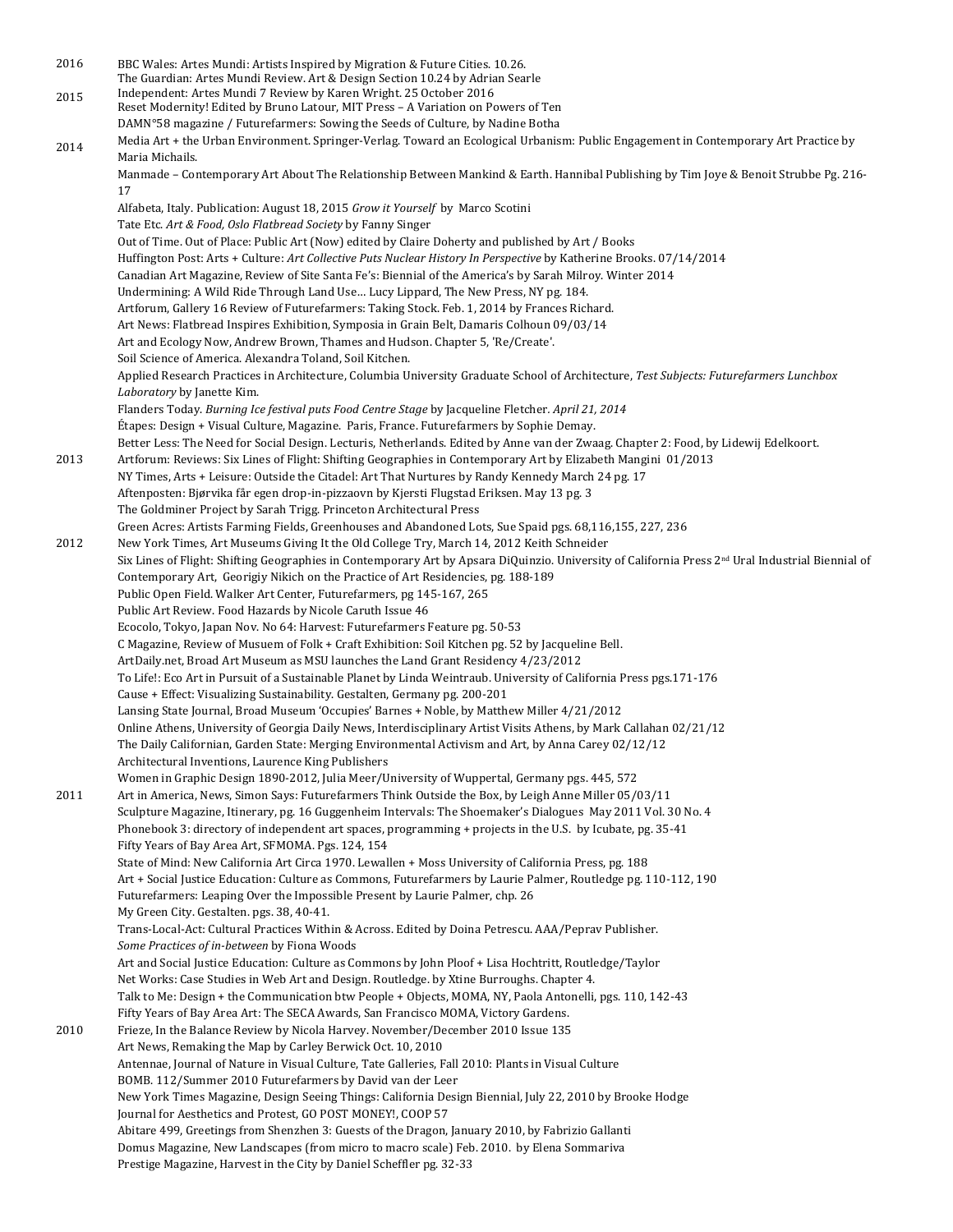|      | The Art Text: Writing In + Through the Arts, Goteborg, Sweden                                            |
|------|----------------------------------------------------------------------------------------------------------|
|      | GRAPHIC. Thames and Hudson (UK) by Steven Heller and Lita Talarico                                       |
|      | Parsons Journal for Information, Mapping, Groups + Spaces, pg. 4 by Christopher Kennedy                  |
| 2009 | Art in America, Review Futurefarmers/Baltimore Contemporary, pg. 173 by Cathy Liebowitz, Oct. 2009 No. 9 |
|      | Art in America, Propaganda in the Garden, pg. 101-106 by Cathy Liebowitz, Oct. 2009 No. 9                |
|      | Art Ltd, Urban Gardeners, Marcia Tanner, March 2009 pg. 42-43                                            |
|      | Design Revolution: 100 Products that Empower People. Metropolis Books. Emily Pilloton. pg. 127           |
|      | Create: Eating, Design + Future Food. Gestaltan, Germany pg. 16,17                                       |
|      | SUM Magazine, Summer No. 5 Ecology: Framework for Understanding by Niels Henriksen pg. 87-89             |
|      | Superlight, Zero One Biennial Exhibition Catalog, Edited by Steve Dietz, pg. 98-101                      |
|      | Los Angeles Times, Backyard Victory Gardens, Mary MacVean FOOD section Dec. 22                           |
|      | Guardian, The Observer, England. Life + Style. Let's Hear it for Vegetables. Apr. 19, 2009 Willam Shaw   |
|      | Journal for Aesthetics and Protest, I LOVE TO WE, Victory Gardens 2008+, Issue 6, Christina Ulke         |
|      | Intelligence in Lifestyle, April 2009. No. 8, Flash News. Art Section Francesco Franchi pg. 29           |
|      | Experimental Geography, Melville, pg. 102-104                                                            |
| 2008 | Art Papers, Greening the Revolution, December 2008, Berin Golonu                                         |
|      | ArtNews, Earthworks, Lamar Clarkson, June, pp 104 - 109                                                  |
|      | New York Times, Design + Living, Bump on a Log, Carly Berwick                                            |
|      | AMY FRANCESCHINI, Victory Gardens 2007+. 1 Artist, 1 Concept and Gallery 16 Book                         |
|      | Time Magazine, Inner-City Farms, Lisa McLaughlin, July 24                                                |
|      | Ready Made, Movers and Makers. Futurefarmers. 4/08                                                       |
|      | San Francisco Magazine, Victory Gardens, 9/08                                                            |
|      | New York Times, Urban Agriculture, Allison Arieff, July 28, 2008. By Design                              |
|      | Ecomedia: Ecological Strategies in Art Today, Free Soil, FRUIT, pg. 128-132, Sabine Himmelsbach.         |
| 2007 | Artforum, Top Ten: Victory Gardens, 2007+, Chip Lord, May 2007                                           |
|      | New York Times, Looking for Inspiration in the Melting Ice, Art, pg. 35, Claire Dederer 9/07             |
|      | LAND, ART: A Cultural Ecology Handbook, RSA, London, pg. 132-142                                         |
|      | Sierra Club Magazine, The Green Life/ Victory Gardens, pg. 24, Jennifer Hattam                           |
|      | San Francisco Chronicle, Victory Gardens, Datebook, pg. 89, Zahid Sardar                                 |
| 2006 | Frieze, Beyond Green, pg. 89, Julia Bryan-Wilson 2006                                                    |
|      | Libération, Paris, Hactivism, La dépendance aux gadgets high-tech, nous rend                             |
|      | plus faibles. Marie Lechner, pg. 34                                                                      |
|      | Making Things Public, Bruno Latour, ZKM Exhibition Catalog                                               |
|      | Art Week, Practice Makes Perfect, Marisa Olson                                                           |
|      | Art in America, Practice Makes Perfect                                                                   |
| 2005 | RES magazine: Digital Habitats                                                                           |
|      | Artforum, California Biennial, Jan Tumlir. pg.168                                                        |
|      | Print, Design, Culture, Earth, July/Aug/05 Five Designers Re-imagine a Familiar Symbol, pg. 84           |
|      | Wired Magazine. New Tech Feature: Futurefarmers, Shamoon, Evan                                           |
| 2004 | Art Week, Futurefarmers @ UOP's Reynolds Gallery, Marisa S. Olson, pg 15                                 |
| 2003 | Flash Art Italia No. 3 238 February. Art-Ware: Utopia of Net Art by Valentina Tanni                      |
|      | Mute 2, no. 1, Underneath the Knowledge Commons, Rich, Kate                                              |
| 2001 | National Geographic. Silicon Valley: Inside the Dream Incubator, Cathy Newman, pg. 60                    |

### WRITING/BIBLIOGRAPHY

| 2015 | Politiques de la Végétation, edited by Marco Scotini. Essay: Flatbread Society/Futurefarmers: Amy Franceschini + Lode Vranken Publisher: |
|------|------------------------------------------------------------------------------------------------------------------------------------------|
|      | Eterotopia, France                                                                                                                       |

- 2012 About Trees, Katie Holten, Broken Dimanche Press, Berlin. *Tree University* by Amy Franceschini
- 2011 A Variation on Powers of Ten, Sternberg Press. Written/Edited by Amy Franceschini / Futurefarmers Images of Farming, Jap Sam Books, edited by Wapke Feenstra + Antje Schiffers, *Mirage, Myth + Monoculture* by Amy Franceschini
- 2010 Net Works: Case Studies of Web Art Projects, Routledge, NY by Amy Franceschini + David Lu Why unlock the gate when you can climb over?, Intro Essay for Johanna Kirsch at Secession, Vienna, Austria Farm Together NOW, Chronicle Books, San Francisco, CA Written/Edited by Amy Franceschini + Daniel Tucker
- 2009 Journal for Aesthetics and Protest, Coop 57: Interview, Issue 7: Go Post-Money, by Amy Franceschini FREE SOIL READER, Cooper Union Limited Edition of 100 edited by Amy Franceschini

# TELEVISION/ RADIO

- 2016 TV 2 News Channel, Good Summer Show: City Farmer Andreas Capjon & Artist Amy Franceschini, June 16, 2016
- 2015 Radio 3, Italian National Radio: Consortium Instabile KQED/SFMOMA Art School: Super Hero, Amy Franceschini
- KQED/SFMOMA Art School: Collaborative Art
- 2014 NRK Radio, Oslo, Norway Kulturhuset (Culture House Program) Flatbread Society June 29, 2015
- 2013 BBC, Radio One, Bristol + Somerset, Flatbread Society July 10, 2014, 2pm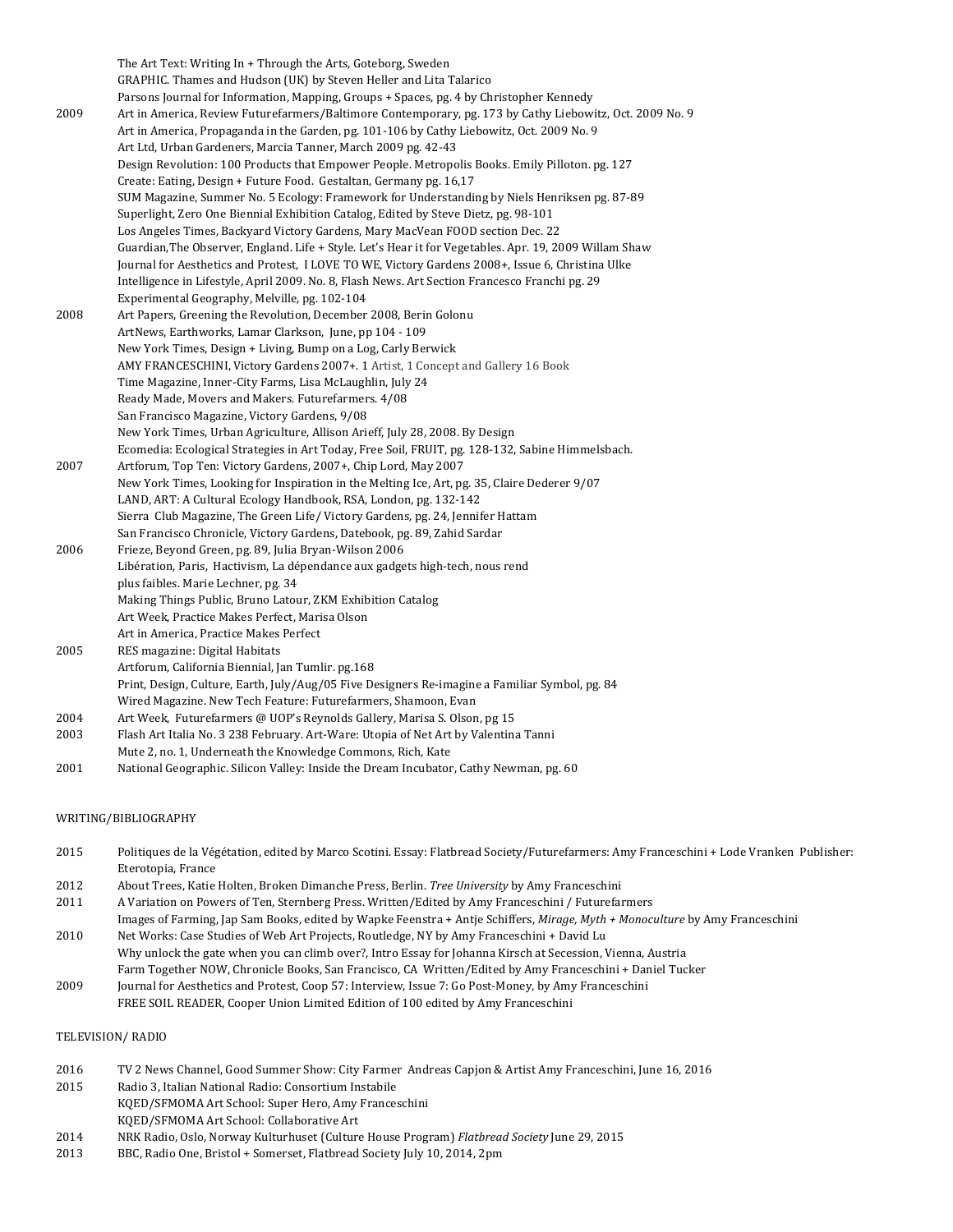- Monocle: Urbanism: City Farming by Aleksander Solum: Bakehouse Bjørvika
- 2012 KALW: Crosscurrents: Arts + Culture: Size matters in "Powers of Ten" tribute by Steven Short
- 2009 60 Minutes. Victory Gardens: Alice Waters' Crusade For Better Food
- 2005 KQED Spark

### RESIDENCIES

- 2017 The Morning Boat, Jersey Island, UK *Agriculture & Fisheries*
- 2016 Delphina Foundation, London, England, *The Politics of Food: Markets and Movements*
- 2015 Headlands Center for the Arts, Sausalito, CA
- Utopiana, Geneva, Switzerland
- 2014 Pollinaria, Abruzzo, Italy
- 2012 IASPIS: Swedish Visual Arts Fund's International Program Residency, Stockholm Santa Fe Art Institute, Santa Fe, New Mexico
- 2011 Center for New Media, University of California, Berkeley Headlands Center for the Arts, Creative Ecologies Group Residency. Sausalito, CA Montalvo Arts Center, Saratoga, CA San Francisco Center for the Book, Imprint Residency 2010
- Pollinaria, Abruzzo, Italy
- 2008 2007 Pasadena City College Artist in Residence
- Garden for the Environment, San Francisco, CA
- 2006 Anderson Ranch, Aspen, Colorado
- 2004 Mobile Outskirts: Trans-cultural Mapping 10 day group residency in Lofoten, Norway
- 2003 Headlands Center for the Arts, Sausalito, CA

#### TEACHING

- 2016 University of Wisconsin, Madison, Interdisciplinary Arts / Research Fellowship Seminar, Spring
- 2014 Sierra Nevada College Interdisciplinary Low Residency MFA (Visiting Faculty)
- 2010-12 Mills College, Studio Art, Assistant Professor
- <sup>2004-12</sup> California College of the Arts, Visual Arts Graduate Program
- $2008-10$  University of San Francisco, Art + Architecture Department
- 2002-06 Stanford University, Visiting Faculty Art Department: New Media/Public Art
- 2002-07 San Francisco Art Institute, Sculpture/Digital Media

TEACHING (Sponsored Courses/Educational Partners)

- 2011 Nature in the City. California College of the Arts, FOR-SITE Foundation
- 2004 Media Theory + Practice. San Francisco Art Institute, Presidio Trust and FOR-SITE Foundation

#### TEACHING (WORKSHOPS)

| 2014 | Platform, Borgo San Lorenzo, Italy. Decompression Gathering Summer Camp                                      |
|------|--------------------------------------------------------------------------------------------------------------|
|      | Rensselaer Polytechnic Institute: The Sanctuary for Independent Media, Troy, NY Sowing Agrarian Activists    |
|      | Pratt Institute School of Design, Brooklyn, NY Graduation Communication Design class: Pirate Transmissions   |
|      | Pratt Institute School of Art, NY, NY Art, Culture and Collaboration: Informal Mappings                      |
| 2012 | Graduate School of Architecture, Planning + Preservation, Columbia University: Ethnobotanical Arch: Studio-X |
|      | Sheila C. Johnson Design Center at Parsons, NY Local Area Seed Network (3-days)                              |
| 2009 | Canadian Center for Architecture, Montreal, Canada Rural Montreal (one-day)                                  |
| 2008 | Bildmuseet, Umea, Sweden Nearest Nature (2-day)                                                              |
| 2007 | Valand School of Fine Arts, Goteborg, Sweden Floating Architecture (one week)                                |
| 2005 | S.MA.K. Gent, Belgium Spotters: Floating Architecture (two weeks)                                            |
|      |                                                                                                              |

- 2004 University of Oregon, Eugene, Oregon Communectivity: Intro to Physical Computing (one week) Vooruit, Gent, Belgium Communectivity: Connecting People in Public Places (one week) Flash Festival, Toronto, Canada You Are Here: Collaborative Mapping Workshop (one-day) Academy of Media Arts (KHM) Koln, Germany Analog Robots (5 days)
- 2002 Fabrica, Treviso, Italy Senstive Space, Intro to Physical Computing (one week) Dutch Electronic Art Festival. Rotterdam, Holland Media Knitting (3 days) Madrettor: New Media Festival. Rotterdam, Holland Connectivity (one-day)
- 2000 Fabrica, Treviso, Italy Superhero: Constructing Myths (four days)

## SERVICE

- 2012 Nominating Board, David Brower Center, Berkeley, CA Art/Act Award
- 2012-16 Curatorial Board, Cannonball Visiting Residency Program, Miami Florida
- 2014 California College of the Arts, Juror, All College MFA Honors Competition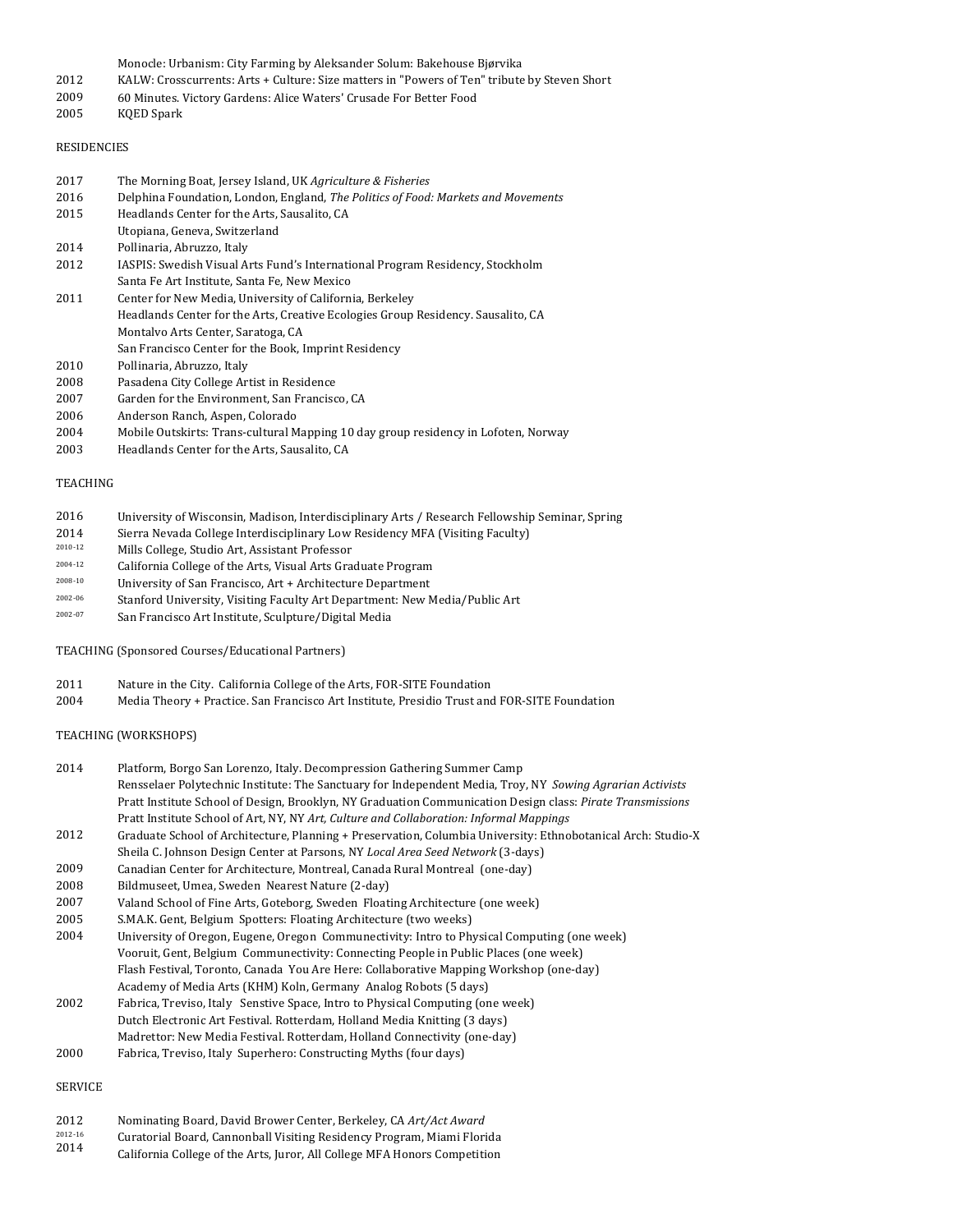2012 Evaluator for the Pew Fellowships in the Arts Berkeley Art Museum Art Auction Southern Exposure Art Auction Nominating Artist, MacArthur Foundation Stanford Arts Circle, Studio Visit (12 students)

RESEARCH/Poster Presentations

- 2014 2012 Soil Culture Forum, Falmouth, England. Soil Kitchen video and poster. 20th World Congress of Soil Science, Jeju Korea. Paper: Folk Soil Knowledge for Soil Taxonomy and Assessment U.C. Berkeley BEARS Poster Session at Center for New Media: Futurefarmers: Soil Kitchen
- LECTURES/PUBLIC PRESENTATIONS

| 2017 | Banff Center for Arts & Creativity, Banff, Canada Visual Art Lecture Series                                                                              |
|------|----------------------------------------------------------------------------------------------------------------------------------------------------------|
| 2016 | Oslo Architecture Triennale, After Belonging, Flatbread Society Bakehouse Workshop<br>V-A-C Foundation, Moscow, Russia Futurefarmers and Alexey Buldakov |
|      | SALT, Istanbul, Turkey, Who's in Town, Futurefarmers                                                                                                     |
| 2015 | Telemark Kunstnersenten, Skien, Norway                                                                                                                   |
|      | Art Institute of Chicago, Carpenter Center, Harvard University, Boston, Massachusetts                                                                    |
|      | Maryland Institute of Contemporary Art. Wm. O. Steinmetz '50 Designer-in-Residence Lecture                                                               |
| 2014 | Oslo National Academy of the Arts, Oslo, Norway Academy Lecture Series: Guest Lecture                                                                    |
|      | Utopiana, Geneva, Switzerland Flatbread Seed Journey                                                                                                     |
|      | Pratt Brooklyn: Slow Governance, Consortium Instabile                                                                                                    |
|      | Pratt Manhattan: Slow Dialogues: Radio Instabile                                                                                                         |
|      | Rensselaer Polytechnic Institute, Sustainability Research Network, Troy, NY Artist Talk                                                                  |
|      | KAAI Theater, Brussels BE. Burning Ice Festival #7: Art + Resilience. Moderated by curator, Grégory Castéra                                              |
|      | Liverpool Biennale, Hart's Bakery. Flatbread Society with Situations Bristol Master Class                                                                |
|      | Public Art Now, Bristol, UK. Flatbread Society                                                                                                           |
| 2013 | University of Wisconsin, Madison. Visiting Artist Series                                                                                                 |
|      | University of California, Santa Cruz Institute of the Arts and Sciences: LASER Lecture Series                                                            |
|      | University of California, UC Davis: LASER Lecture Series                                                                                                 |
|      | University of Boston, Massachusetts. Visiting Artist Series                                                                                              |
|      | University of Norway, Oslo: Transformation in a Changing Climate Conference                                                                              |
|      | Exploratorium, San Francisco, CA. E.A.T./Cybernetic Serendipty Symposium                                                                                 |
|      | Southern Exposure, San Francisco CA Open House: Renny Pritikin and Friends                                                                               |
|      | Portland State University + Social Practice Wednesday Afternoon Series                                                                                   |
|      | California College of the Arts, San Francisco, CA Craft Forwarding Symposium                                                                             |
| 2012 | Royal Academy of Art, Stockholm, Visiting Artist Lecture                                                                                                 |
|      | Latvian Centre for Contemporary Art: Survival Kit 4: Downshifting: Art Festival, Riga Latvia                                                             |
|      | San Francisco Museum of Craft + Folk, Panel Discussion: The Art of Organizing                                                                            |
|      | University of Georgia, Athens Visiting Artist Series                                                                                                     |
|      | Eli and Edythe Broad Museum, Michigan State University, East Lansing, MI Land Grant Symposium                                                            |
|      | West Virginia University, Visiting Artist Series                                                                                                         |
|      | University of New Mexico, Santa Fe, NM Visiting Artist Series                                                                                            |
| 2011 | San Francisco Museum of Modern Art, Six Lines of Flight Panel Discussion                                                                                 |
|      | California College of the Arts, Visual + Critical Studies M.A. Program, Boardroom Lecture Series                                                         |
|      | Slow Days, Oslo/Bjørvika Public Art Commissioning Conference, Oslo, Norway                                                                               |
|      | Carnegie Mellon School of Art, Visiting Artist Lecture Series                                                                                            |
|      | Massachusetts College of Art + Design, Visiting Artist Series                                                                                            |
|      | Nevada Art Museum, Art + Environment Conference, Keynote Speaker<br>University of Pennsylvania, Visiting Artists Series                                  |
|      | Headlands Center for the Arts Lit Crawl Literary Festival, San Francisco.                                                                                |
| 2010 | Creative Time Summit II: Revolutions in Public Practice, Cooper Union, NY                                                                                |
|      | Ruth Flash Memorial Lecture. Cuesta College, San Luis Obispo                                                                                             |
|      | Graham Foundation, Chicago, Lecture in conjunction with Actions Exhibition                                                                               |
|      | School of the Art Institute of Chicago, Visiting Artist Lecture Series                                                                                   |
|      | Alfred University, Alfred, NY Visiting Artist Lecture Series                                                                                             |
|      | Santa Fe Art Institute, Visiting Artist Lecture Series                                                                                                   |
|      | The International Council of Societies of Industrial Design (Icsid), Singapore                                                                           |
| 2009 | Art Matters, NY, NY, Award Ceremony Movement of the Liberation of the Coca Plant                                                                         |
|      | Stanford University, Palo Alto, CA Rising Tide Conference/Symposium                                                                                      |
|      | UCLA Media Arts, Los Angeles, CA Futurefarmers                                                                                                           |
|      | University of Santa Barbara Institute for Research in the Arts, Santa Barbara Victory Gardens                                                            |
|      | Canadian Center for Architecture, Montreal, Canada Rural City                                                                                            |
|      | Maine College of Art, Portland, Maine Visiting Artist Lecture Series                                                                                     |
|      |                                                                                                                                                          |